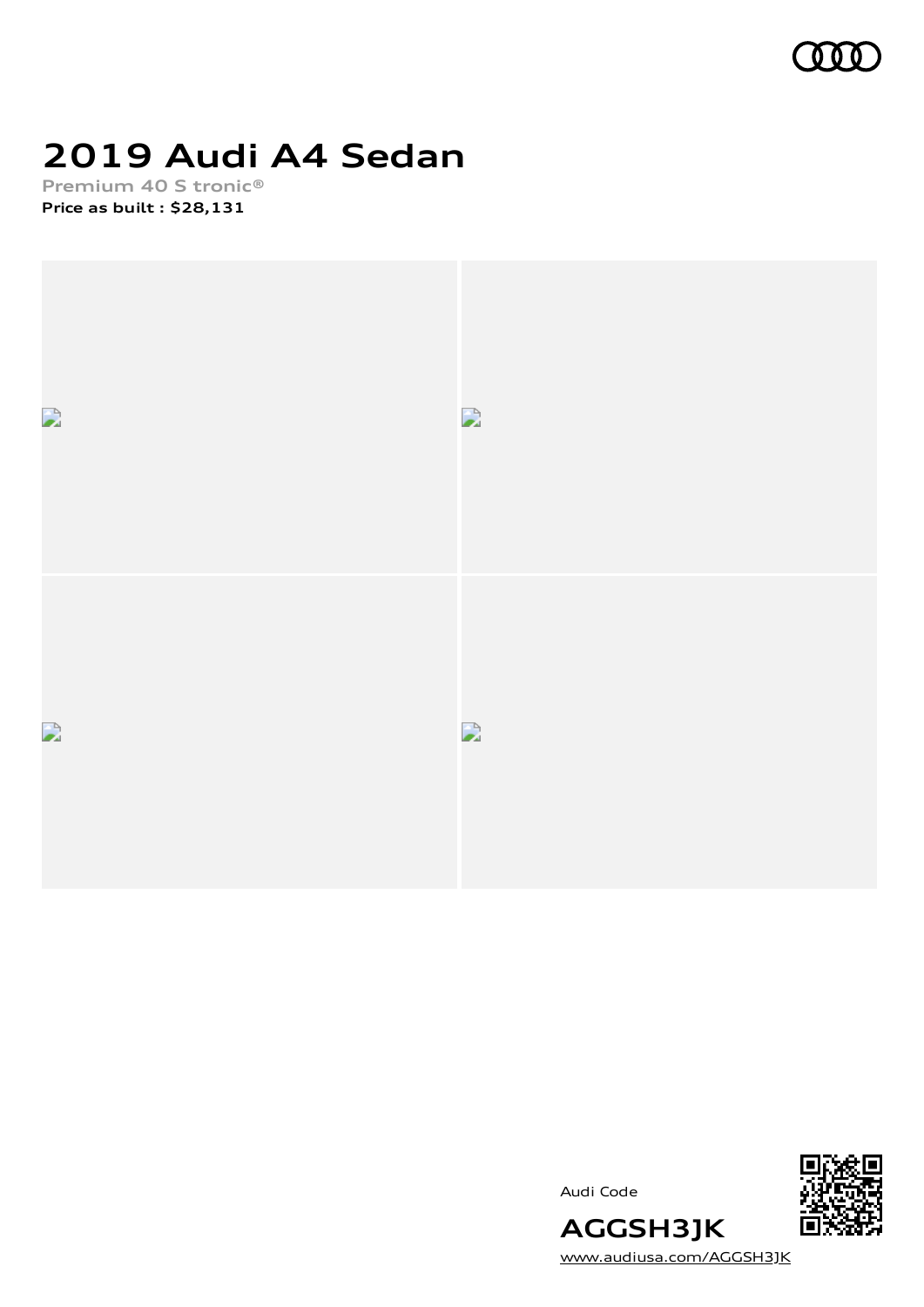### **Summary**

|                                                             |              | 2                                                |                                       |
|-------------------------------------------------------------|--------------|--------------------------------------------------|---------------------------------------|
| Audi 2019 Audi A4 Sedan<br>Premium 40 S tronic <sup>®</sup> |              |                                                  |                                       |
| Price as built<br>\$28,131                                  |              | <b>Further Information</b>                       |                                       |
|                                                             |              | Type of vehicle                                  | Used car                              |
| <b>Exterior colour</b>                                      |              | Mileage                                          | 43,621 miles                          |
| Ibis White                                                  |              | Warranty                                         | No                                    |
| <b>Interior colour</b>                                      |              |                                                  |                                       |
| Seats                                                       | <b>Black</b> | Audi Code                                        |                                       |
| Dashboard                                                   | Black        | AGGSH3JK                                         |                                       |
| Carpet                                                      | <b>Black</b> |                                                  | Your configuration on www.audiusa.com |
| Headliner                                                   | Black        | www.audiusa.com/AGGSH3JK                         |                                       |
|                                                             |              | <b>Commission number</b><br>b334580b0a0e09af5ee7 |                                       |

#### **Technical Specifications**

| Engine type                  | 2.0-liter four-cylinder                       |
|------------------------------|-----------------------------------------------|
| stroke                       | Displacement/Bore and 1,984/82.5 x 92.8 cc/mm |
| Torque                       | 236 lb-ft@rpm                                 |
| Top track speed              | 130 mph mph $1$                               |
| Acceleration (0 - 60<br>mph) | 7.1 seconds seconds                           |
| Recommended fuel             | Premium                                       |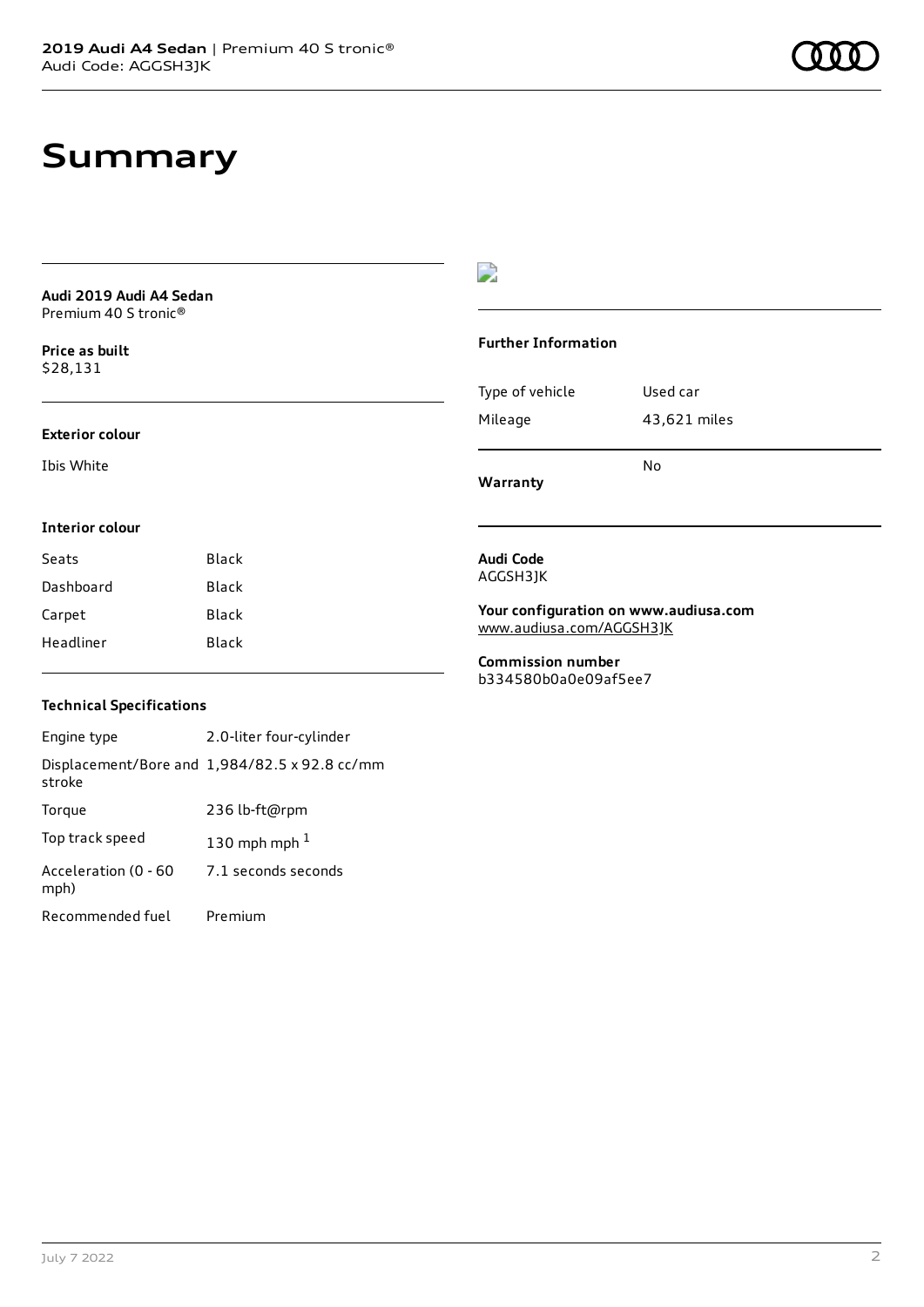## **Equipment**

Ibis White

Audi advanced key-keyless start, stop and entry

Power-adjustable, heated exterior side mirrors with memory

Convenience package

Audi pre sense® rear

Audi side assist

SiriusXM® Satellite Radio



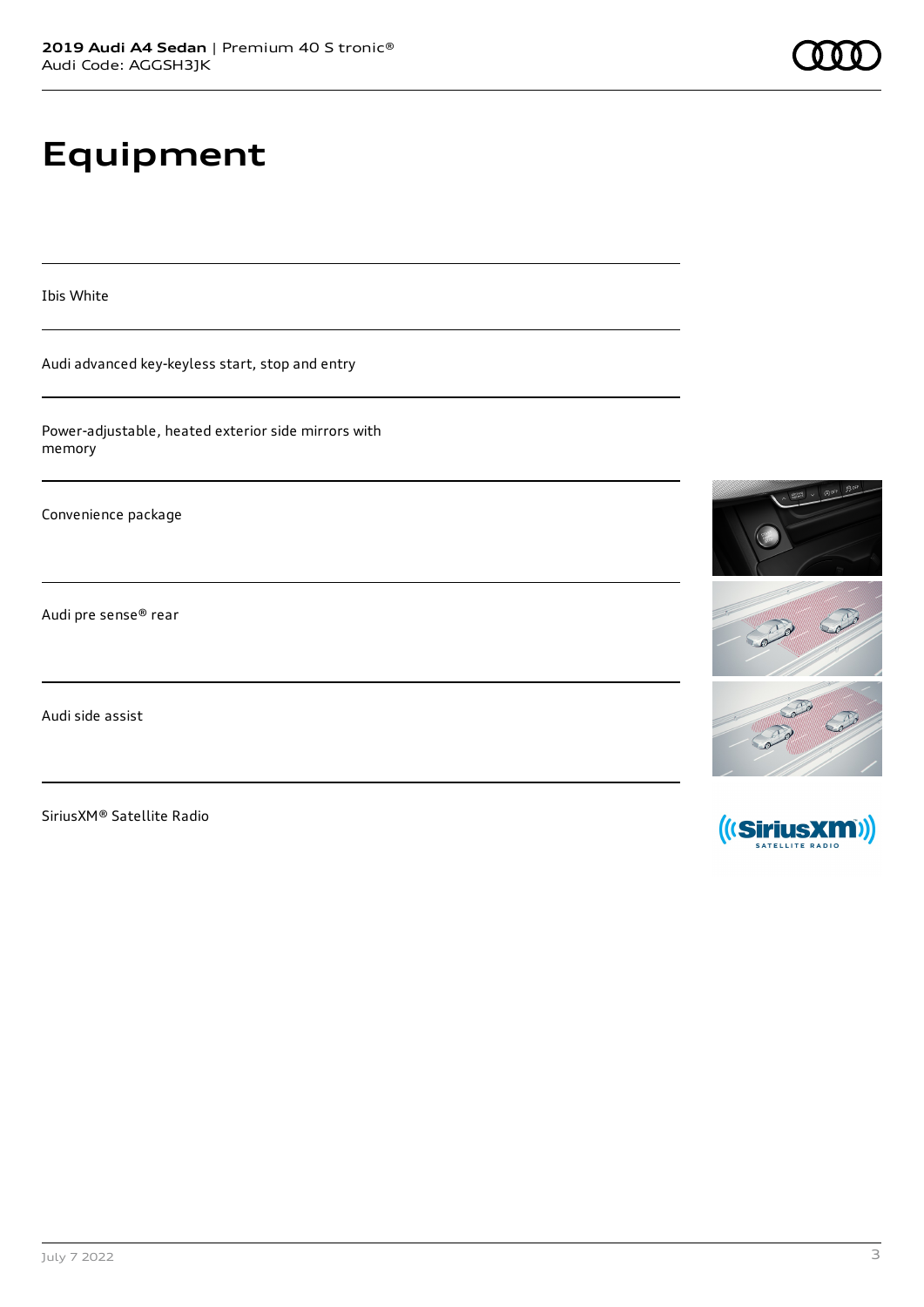**Standard features**

#### **Exterior**

| HM <sub>2</sub> | 17" 225/50 all-season tires                              |
|-----------------|----------------------------------------------------------|
| 1S1             | Car jack                                                 |
| 1 B A           | Dynamic suspension system                                |
| 8IH             | Xenon plus headlights with LED daytime<br>running lights |
| 8SP             | LED taillights with dynamic turn signals                 |
| 4KC             | Heat-insulating glass                                    |
| 47B             | Aluminum trim around exterior windows                    |
| V17             | 17" 5-arm-dynamic design wheels                          |
| 0PO             | Dual exhaust outlets with chrome tips                    |

#### **Interior**

| QE1 | Storage package                                                |
|-----|----------------------------------------------------------------|
| 3FE | Sunroof                                                        |
| 7M1 | Aluminum door sill inlays                                      |
| 6N) | Cloth headliner                                                |
| 9AQ | Three-zone automatic climate control                           |
| 4L7 | Auto-dimming interior rear view mirror with<br>digital compass |
| QQ1 | LED interior lighting package                                  |
| 1XW | Three-spoke multifunction steering wheel<br>with shift paddles |
|     |                                                                |
| 6E3 | Front center armrest                                           |
| 4E2 | Electric tailgate/trunk lid release from inside                |
| 5XF | Dual front sun visors with lighted vanity<br>mirrors           |
| 3NT | Split folding 40/20/40 rear seatbacks                          |
| N1F | Leather seating surfaces                                       |

# **Interior** 4A3 Heated front seats 5MG Dark Brown Walnut Wood inlays **Infotainment and Driver Assistance**

| 6K8             | Audi pre sense® basic and Audi pre sense®<br>city                                                                     |
|-----------------|-----------------------------------------------------------------------------------------------------------------------|
| 2H1             | Audi drive select                                                                                                     |
| IW3             | Audi connect CARE assistance and security<br>services                                                                 |
| UI2             | Audi smartphone interface including Apple<br>CarPlay <sup>™</sup> and Google™ Android Auto™ for<br>compatible devices |
| KA <sub>2</sub> | Rear view camera                                                                                                      |
| 9VD             | Audi sound system                                                                                                     |
| 9S7             | Color driver information system                                                                                       |
| 7UH             | Connectivity package                                                                                                  |
| I8S             | MMI® radio low                                                                                                        |
| 9ZX             | BLUETOOTH <sup>®</sup> wireless technology<br>preparation for compatible devices                                      |

#### **Safety and Security**

| 4UH             | Driver and front passenger dual-stage<br>airbags             |
|-----------------|--------------------------------------------------------------|
| UH1             | Electromechanical parking brake                              |
| 8T2             | Cruise control with coast, resume and<br>accelerate features |
| VC <sub>2</sub> | Garage door opener (HomeLink®)                               |
| 6Y2             | Top speed electronically limited to 130 mph                  |
| 4H3             | Integrated child door locks in rear doors                    |
|                 | Electromechanical power steering                             |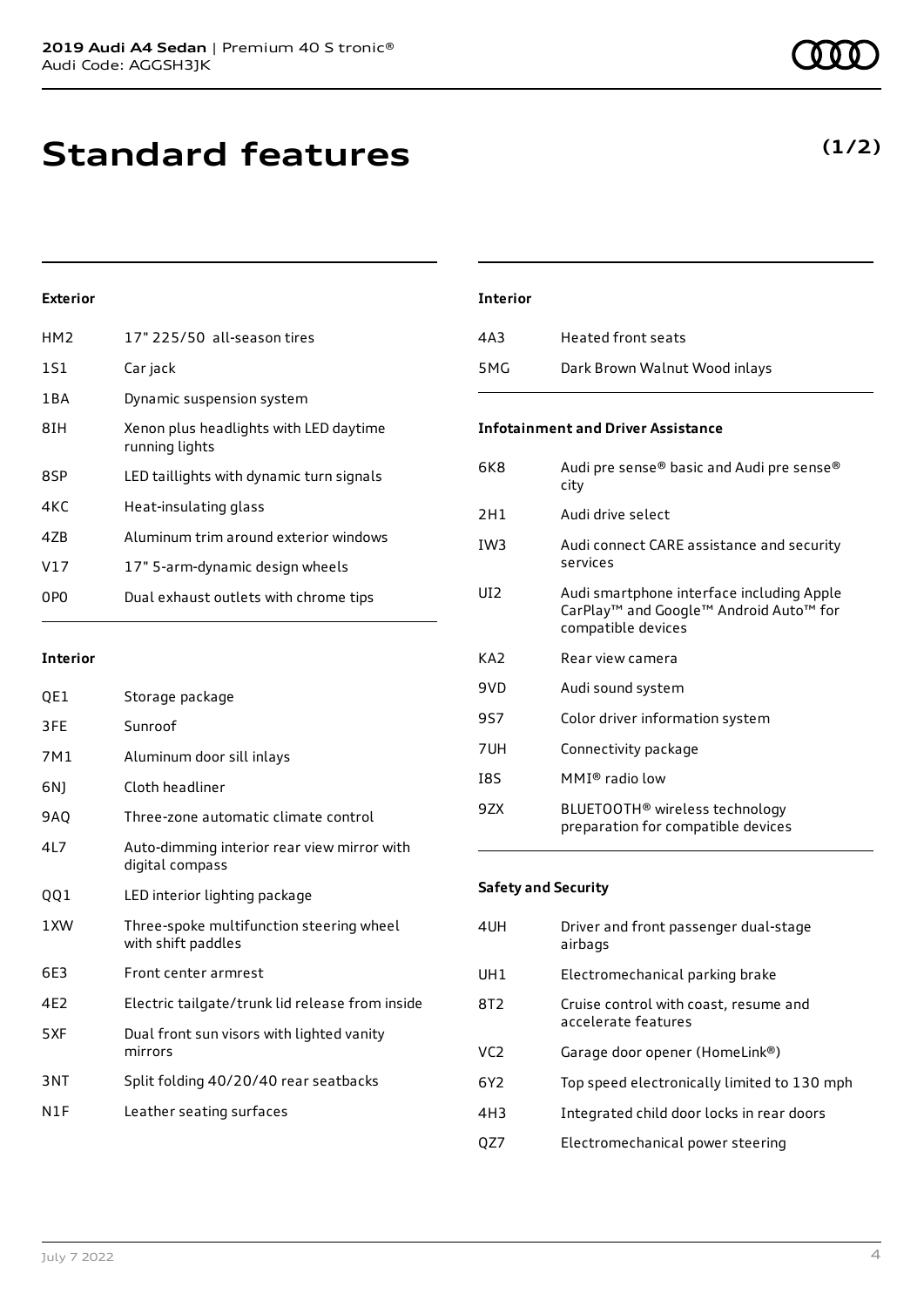#### **Safety and Security**

- 7K6 Tire-pressure monitoring system 4X3 Front thorax side airbags and Sideguard® head curtain airbags
- 3B7 Lower Anchors and Tethers for Children (LATCH) in rear seats

### **(2/2)**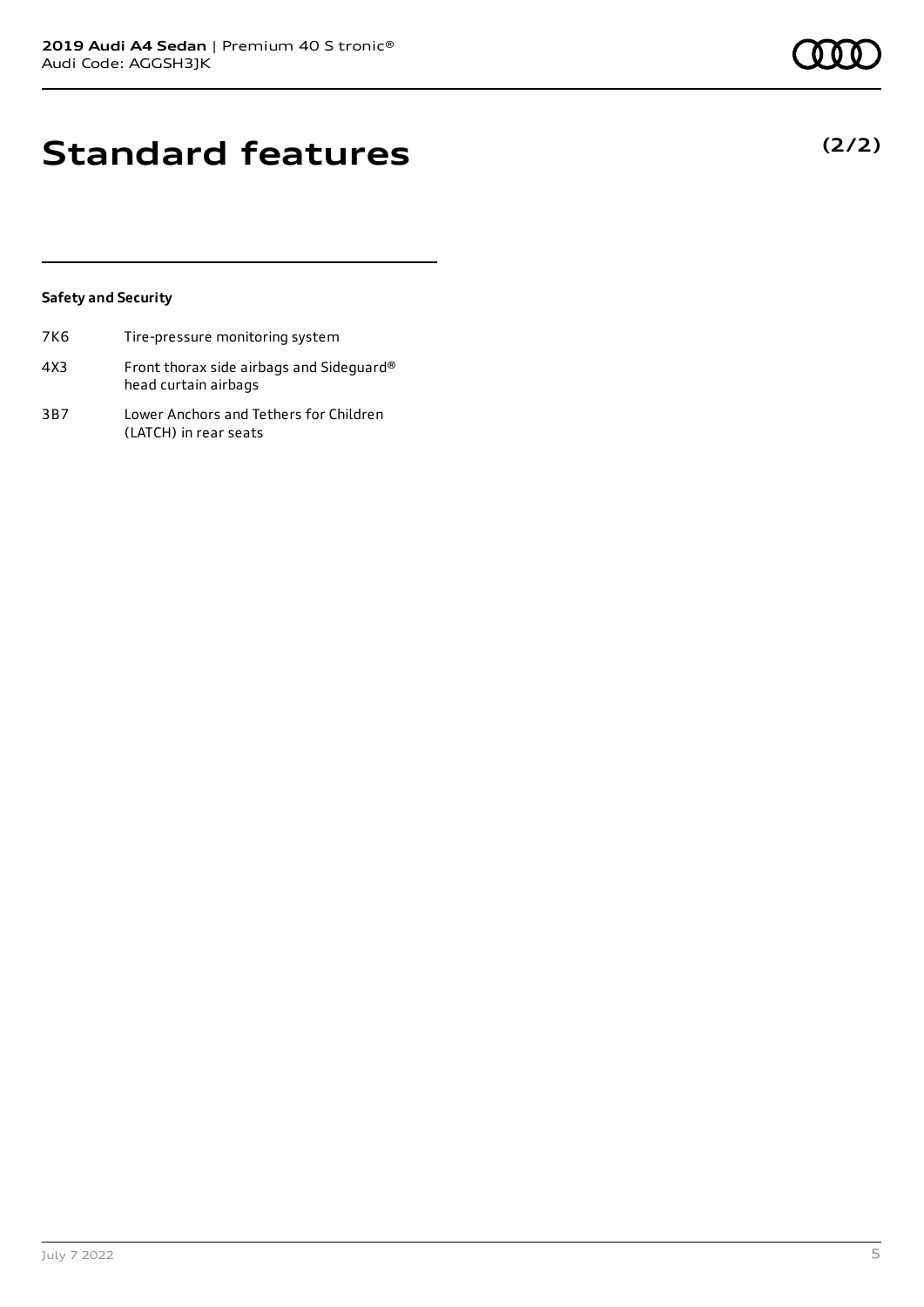### **Dealer remarks**

\*\*Our Negotiation and Haggle Free Sales Process Saves you Time and Money\*\*

\*\*Audi Certified Pre-Owned 2019 Audi A4 40 TFSI\*\*Convenience Package\*\*Audi Smartphone Interface\*\*Apple CarPlay\*\*Android Auto\*\*Audi Side Assist\*\*Audi Pre Sense\*\*Heated Front Seats\*\*Power Sunroof\*\*Audi Advanced Key\*\*Rearview Camera\*\*One Owner\*\*Clean Carfax\*\*Up to 5 Years and Unlimited Miles of Manufacturer's Warranty Included\*\*

This vehicle offered exclusively at Audi Virginia Beach, only minutes from Norfolk, Chesapeake, Hampton and all of Hampton Roads!! We are located at 2865 Virginia Beach Blvd close to Lynnhaven Parkway in Virginia Beach.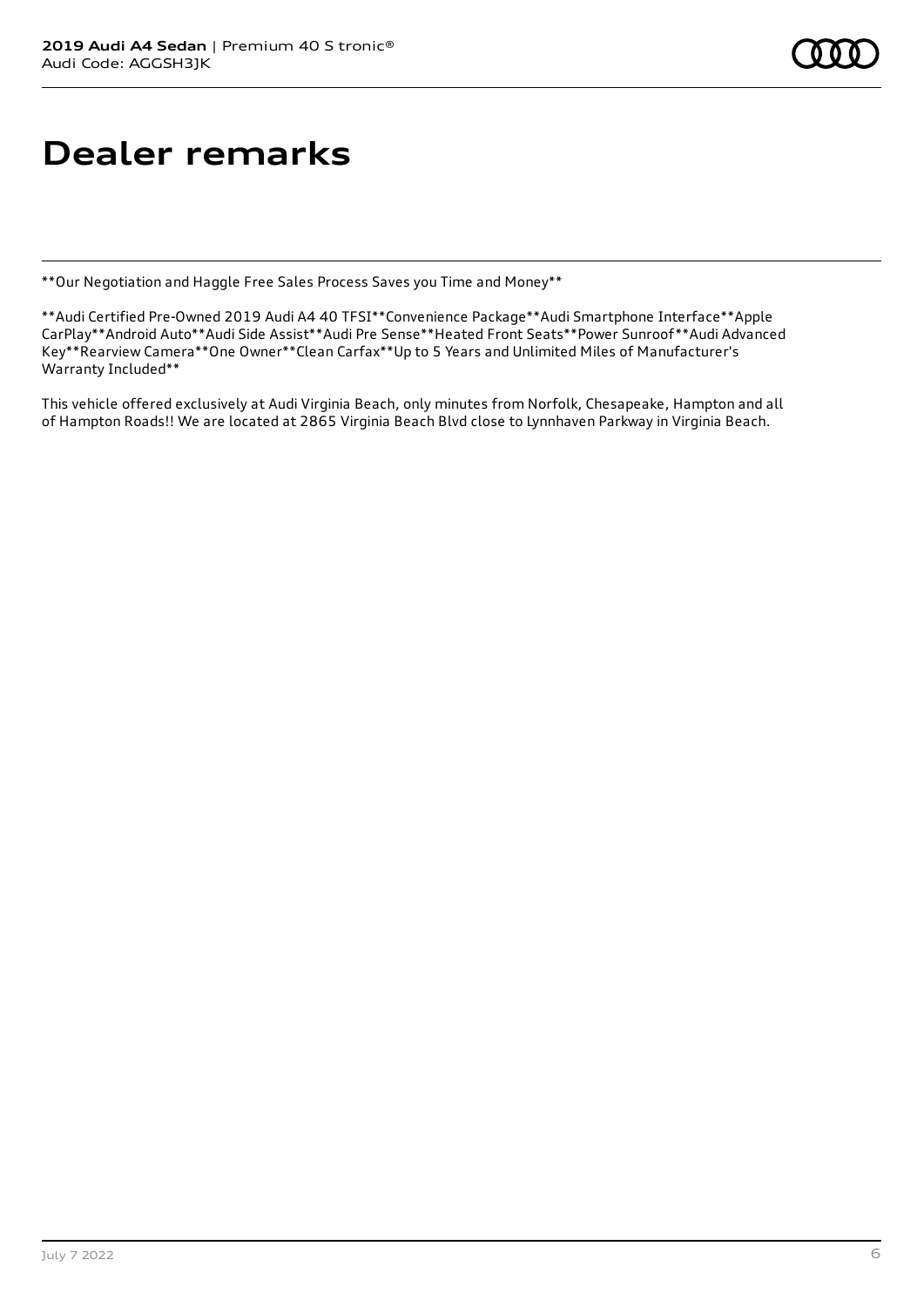### **Technical Specifications**

#### **Engineering | Performance**

**Electrical system**

| Engine type                                 | 2.0-liter four-cylinder                       |
|---------------------------------------------|-----------------------------------------------|
| Acceleration (0 - 60<br>mph)                | 7.1 seconds seconds                           |
| Power Level                                 | 40                                            |
| Engine block                                | Cast-iron                                     |
| Induction/fuel injection Turbocharged/TFSI® |                                               |
| Cylinder head                               | Aluminum-alloy                                |
| Max. output ps/hp                           | 188 @ rpm                                     |
| stroke                                      | Displacement/Bore and 1,984/82.5 x 92.8 cc/mm |
| Top track speed <sup>1</sup>                | 130 mph mph                                   |
| Torque                                      | 236 lb-ft@rpm                                 |
| Valvetrain                                  | 16 valve DOHC with Audi valvelift             |

Alternator 14 Volt - 110-150A Battery 12 Volt - 420A/70Ah

#### **Transmission | Drivetrain**

| Gear ratios: 6th                  | 0.557:1                                                                             |
|-----------------------------------|-------------------------------------------------------------------------------------|
| Gear ratios: Final Drive 4.234: 1 |                                                                                     |
| Gear ratios: 7th                  | 0.433:1                                                                             |
| Gear ratios: 4th                  | 1.057:1                                                                             |
| Transmission                      | Seven-speed S tronic <sup>®</sup> dual-clutch<br>transmission and front-wheel drive |
| Gear ratios: 5th                  | 0.738:1                                                                             |
| Gear ratios: 2nd                  | 2.190:1                                                                             |
| Gear ratios: 3rd                  | 1.517:1                                                                             |
| Gear ratios: Reverse              | 2.75:1                                                                              |
| Gear ratios: 1st                  | 3.188:1                                                                             |
|                                   |                                                                                     |

#### **Steering**

| Steering type                             | Electromechanical speed-sensitive<br>power steering system |
|-------------------------------------------|------------------------------------------------------------|
| Turning diameter, curb-38.1 ft<br>to-curb |                                                            |
| Steering ratio                            | 15.9:1                                                     |

#### **Suspension**

| Front axle | Five-link front independent steel<br>spring suspension |
|------------|--------------------------------------------------------|
| Rear axle  | Five-link rear independent steel<br>spring suspension  |

**(1/2)**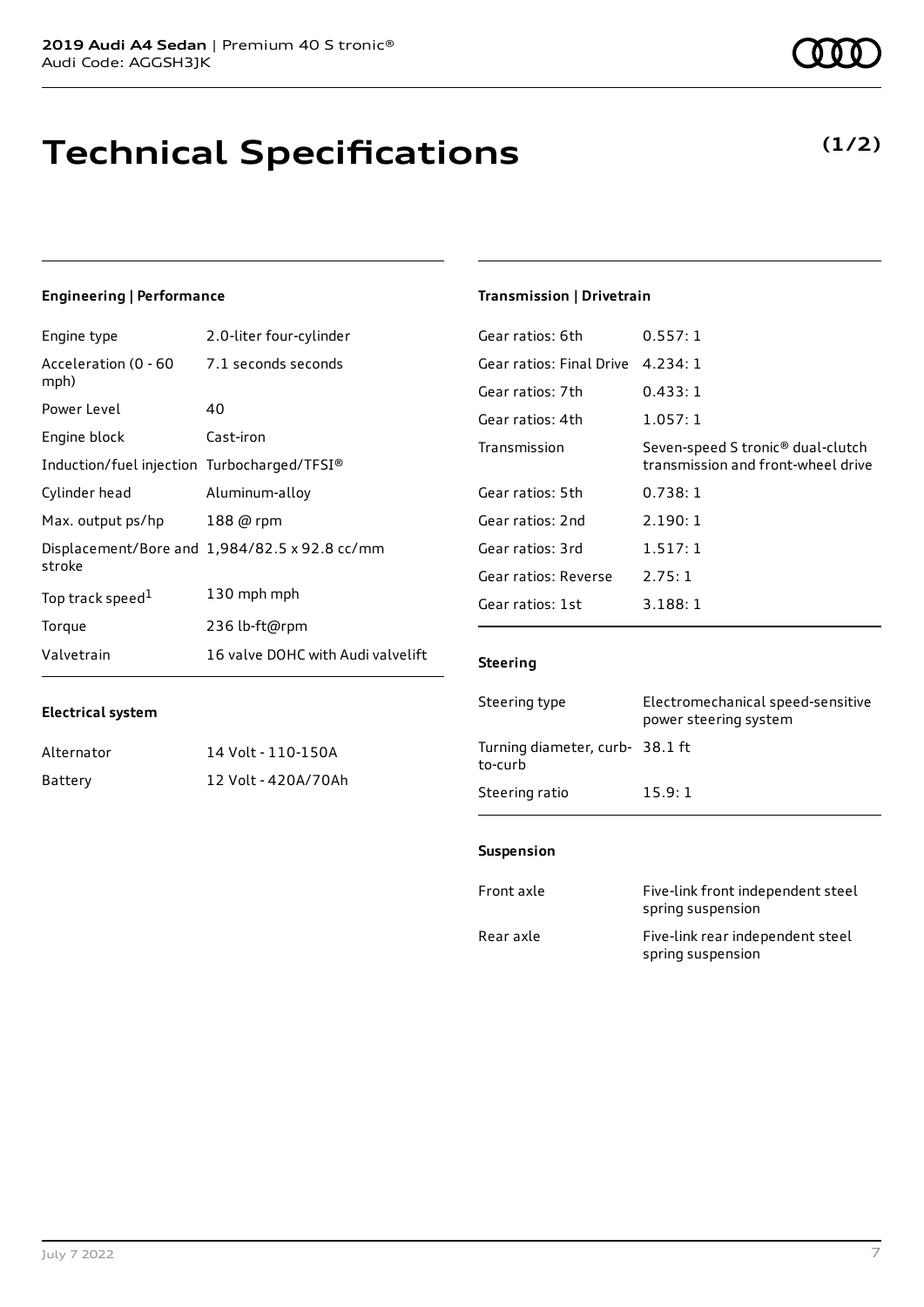### **Technical Specifications**

#### **Brakes**

| Front brakes  | 12.4 (ventilated disc) in |
|---------------|---------------------------|
| Rear brakes   | 11.8 (solid disc) in      |
| Parking brake | Electromechanical         |
|               |                           |

#### **Body**

Material **Material** Lightweight construction technology - multi-material body construction (steel and aluminum composition) and multistep anticorrosion protection

#### **Warranty | Maintenance**

| Warranty    | 4-year/50,000 mile Audi New<br>Vehicle Limited Warranty                                  |
|-------------|------------------------------------------------------------------------------------------|
| Maintenance | 12-month/10,00 mile (whichever<br>occurs first) NO CHARGE first<br>scheduled maintenance |

#### **Exterior Measurements**

| Height                           | 56.2 in  |
|----------------------------------|----------|
| Overall width without<br>mirrors | 72.5 in  |
| Length                           | 186.1 in |
| Wheelbase                        | 110.0 in |
| Drag coefficient                 | 0.27 Cw  |
| Overall width with<br>mirrors    | 79.6 in  |
| Track rear                       | 61.2 in  |
| Track front                      | 61.9 in  |
| Curb weight                      | 3,450 lb |

#### **Interior measurements**

| Seating capacity                          | 5                 |
|-------------------------------------------|-------------------|
| Shoulder room, rear                       | 54.5 in           |
| Head room with front<br>sunroof           | 38.9 in           |
| Leg room, rear                            | 35.7 in           |
| Shoulder room, front                      | 55.9 in           |
| Head room with rear<br>sunroof            | 37.4 in           |
| Leg room, front                           | 41.3 in           |
| Cargo volume, rear<br>seatbacks up/folded | 13.0 cu ft, cu ft |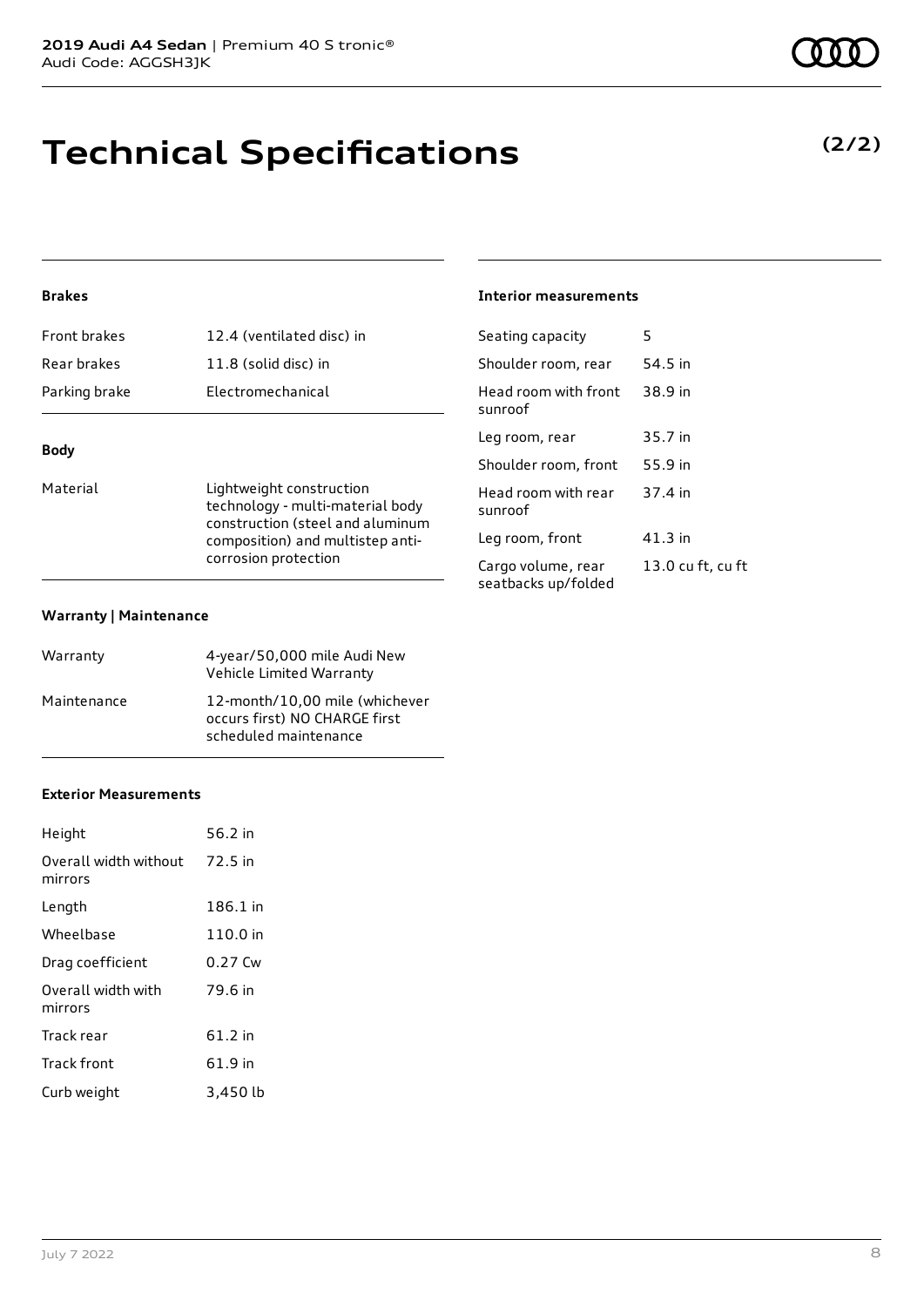### **Consumption- and emission**

**Consumption by NEDC**

combined 30 mpg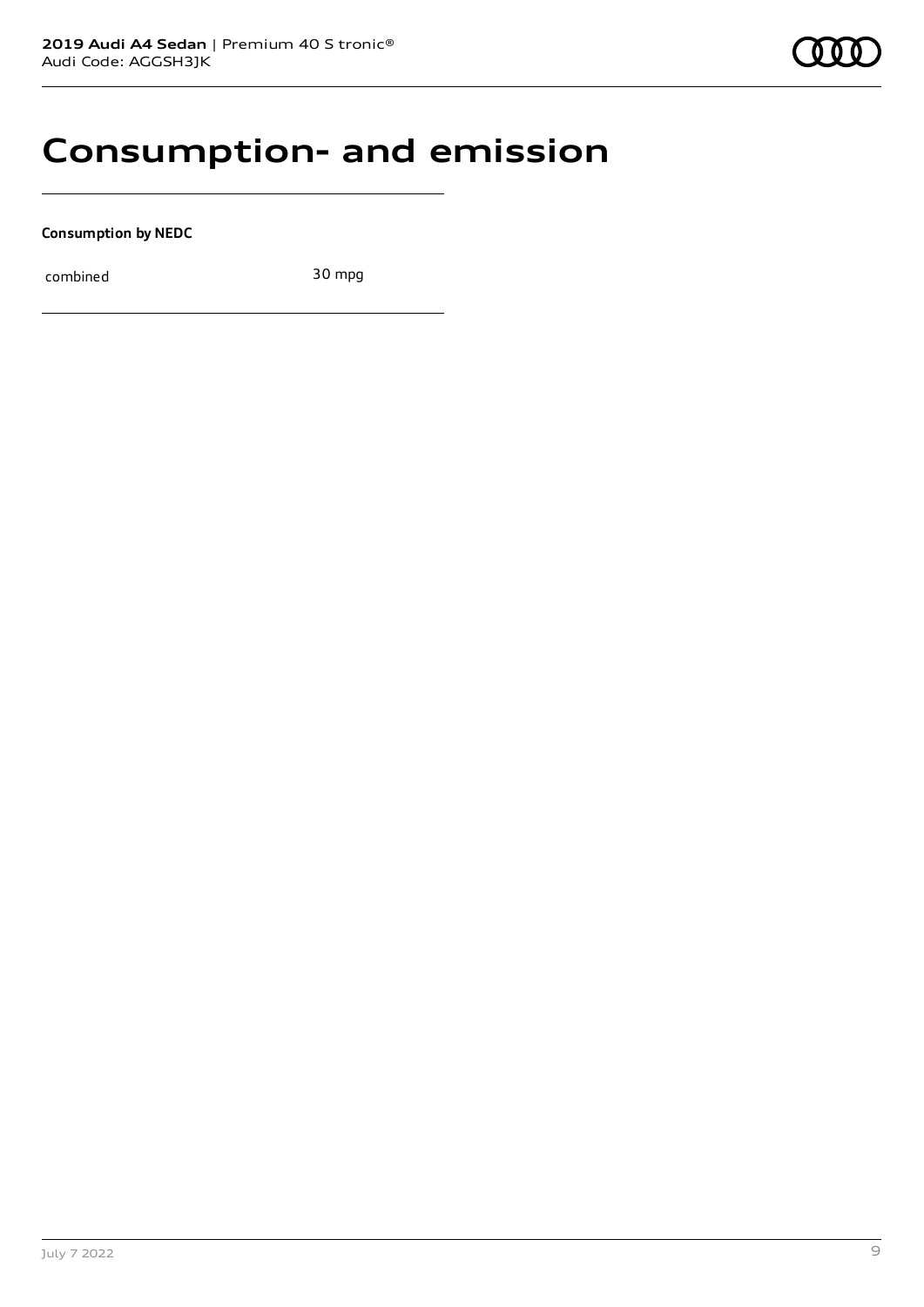

### **Contact**

Dealer **Audi Virginia Beach**

2865 Virginia Beach Blvd 23452 Virginia Beach VA

Phone: +17574901111 FAX: 7576873492

www: [https://www.checkeredflagaudiofvirginiabeach.com](https://www.checkeredflagaudiofvirginiabeach.com/)